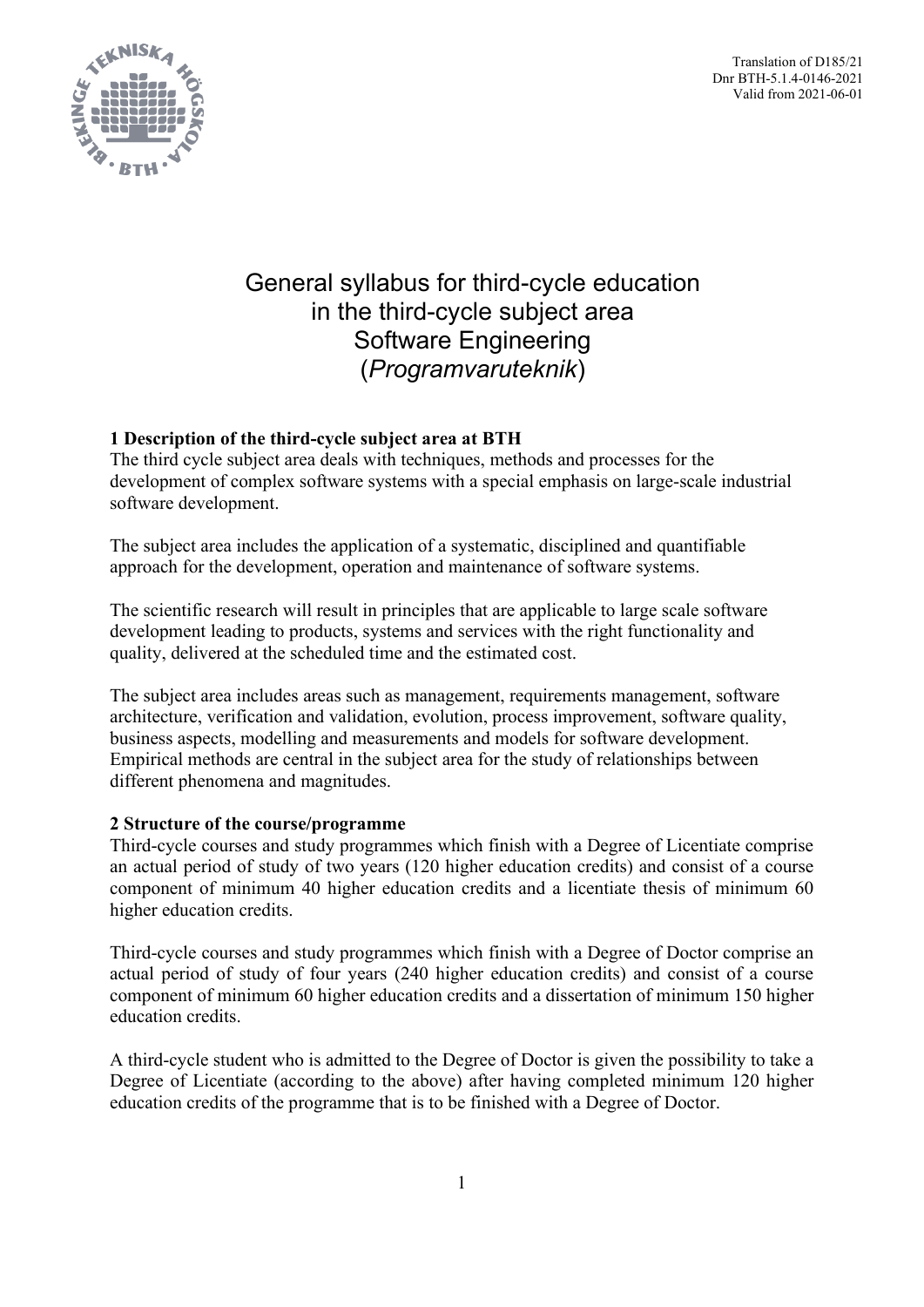

For each third-cycle student an individual study plan is set up. The individual study plan describes the individual set-up of the studies. The individual study plan is revised and followed up yearly in accordance with the routines that are established at BTH. The study plan is to show in a convincing way how the goals for the third-cycle student's studies can be attained within the available time period.

In accordance with the Higher Education Ordinance at least two supervisors are appointed for each third-cycle student of whom one is appointed principal supervisor. For examination and grading in the third-cycle education, the Higher Education Ordinance also requires that an examiner is appointed for each third-cycle student. The supervisors and the examiner will be appointed according to BTH's guidelines. A supervisor, who is not the principal supervisor of the two, must have a doctoral degree. In addition, further supervisors may be affiliated to the third-cycle student, e.g., from industry, if this is for the benefit of the third-cycle student's studies. For these additional supervisors there is no demand on having a doctoral degree.

# **2.1 Purpose of the education**

BTH conducts third-cycle education in order to contribute with solutions to the complex challenges in society and to meet the demands of a changeable labour market.

Specifically, the third-cycle courses and study programmes aim at developing the third-cycle student's knowledge in the subject area and her/his capacity to independently carry on research- , development-, teaching- and investigatory work based on a scientific foundation in different areas of society. The purpose of the Degree of Doctor is, in addition, to give the third-cycle student the capacity to critically and independently plan, initiate, and lead such work.

# **2.2 Goals for the education**

According to the System of Qualifications in the Higher Education Ordinance (1993:100) according to enclosure.

# **2.3 Realization of the education**

The third-cycle student carries on research and writes a scientific work (licentiate thesis/doctoral dissertation). In support of this, the education may include lectures, seminars, literature studies, project assignments, group supervision and individual supervision. Courses for each third-cycle student are established individually in consultation with the supervisors and the examiner and are entered into the individual study plan.

The supervision of the education aims at assisting the third-cycle student regarding choice of research domain, scientific method and organization and planning of the scientific work and pertaining studies. The supervisors are to assist with subject competence and see to that the work holds an international quality level. Furthermore, the supervision aims at introducing the third-cycle student to the scientific community and its demands on, e.g., ethics, honesty and critical thinking.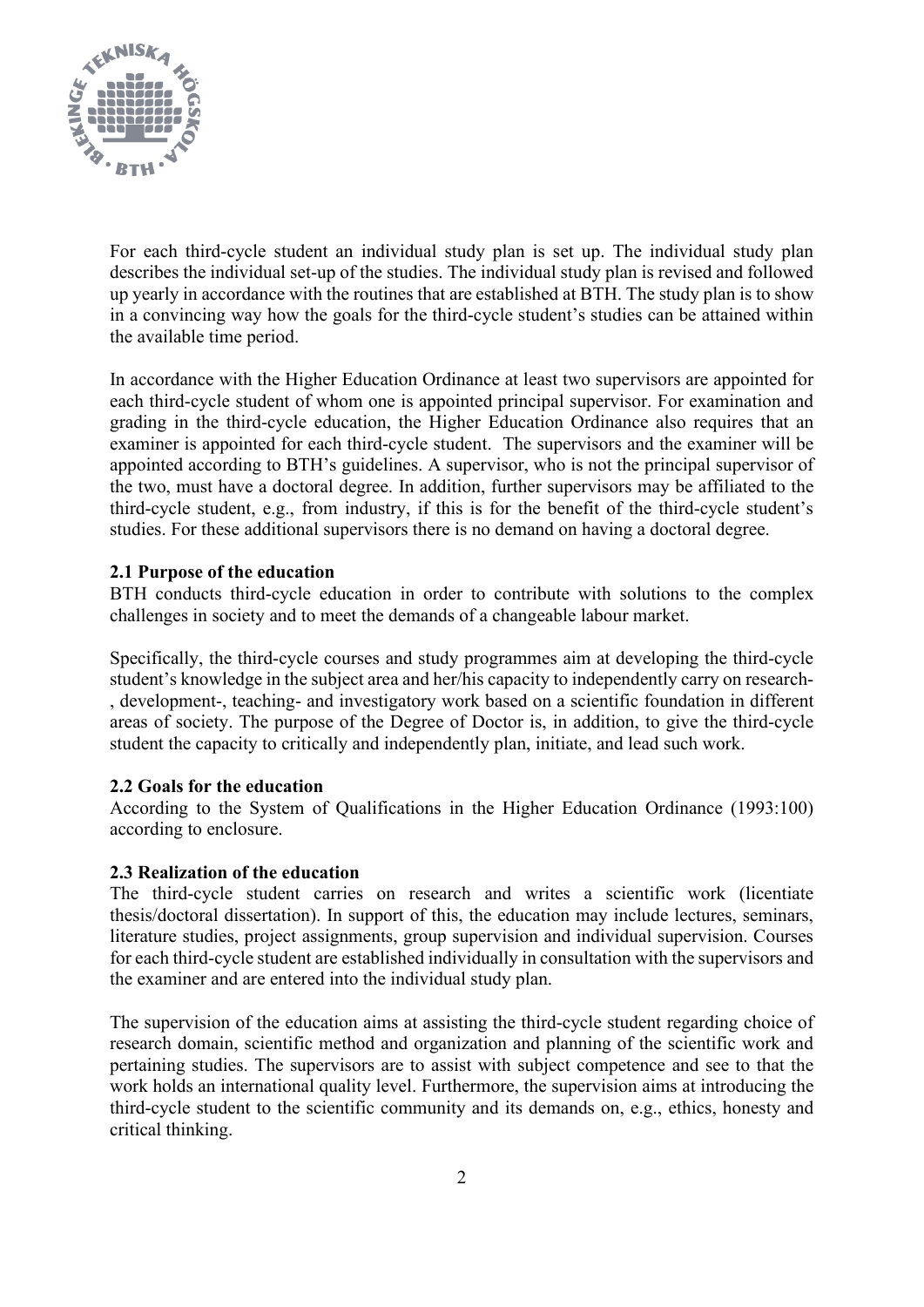

The third-cycle student is to participate in national and international contexts and present her/his own research.

During the education period, the third-cycle student is to take part of the scientific activities which are conducted in the scientific environment at the department/faculty by attending seminars and guest lectures, and, in the normal case, give one seminar per year about her/his thesis work.

The third-cycle student is to carry out a popular science-based presentation of her/his research before the Degree of Licentiate and public defence of the doctoral dissertation and write a popular science-based summary.

A third-cycle student, employed by the higher education institution as a doctoral student, is recommended to dedicate certain time (not more than 20 per cent of full working hours) to teaching in first- and second-cycle courses and programmes. Such work is financed by the firstand second-cycle courses and programmes and is to be accounted for in the individual study plan.

The education should be organized so that the third-cycle student attains the stipulated qualitative targets. How the knowledge needs of each individual third-cycle student are to be fulfilled in order to attain the qualitative targets is stated in respective individual study plan.

# **3 Entry requirements and selection**

# **3.1 General entry requirements**

According to 7 Chap. 39 § in the Higher Education Ordinance (1993:100).

# **3.2 Specific entry requirements**

Qualified to be admitted to doctoral education is a graduate at second-cycle level in the technical or mathematical-natural sciences field or otherwise acquired knowledge in order to be able to benefit from doctoral education in the subject.

# **3.2 Selection**

According to 7 Chap. 41 § in the Higher Education Ordinance (1993:100) and the current admission regulations at BTH. Selection is to be made in consideration of the applicants' capacity to profit by the education. The foundation for selection among the qualified applicants is the degree of capacity to profit by the third-cycle education, and the access to supervision and other resources in view of the planned specialization of the licentiate thesis/doctoral dissertation.

Examples of bases of assessment applied at the selection for third-cycle education are constituted by: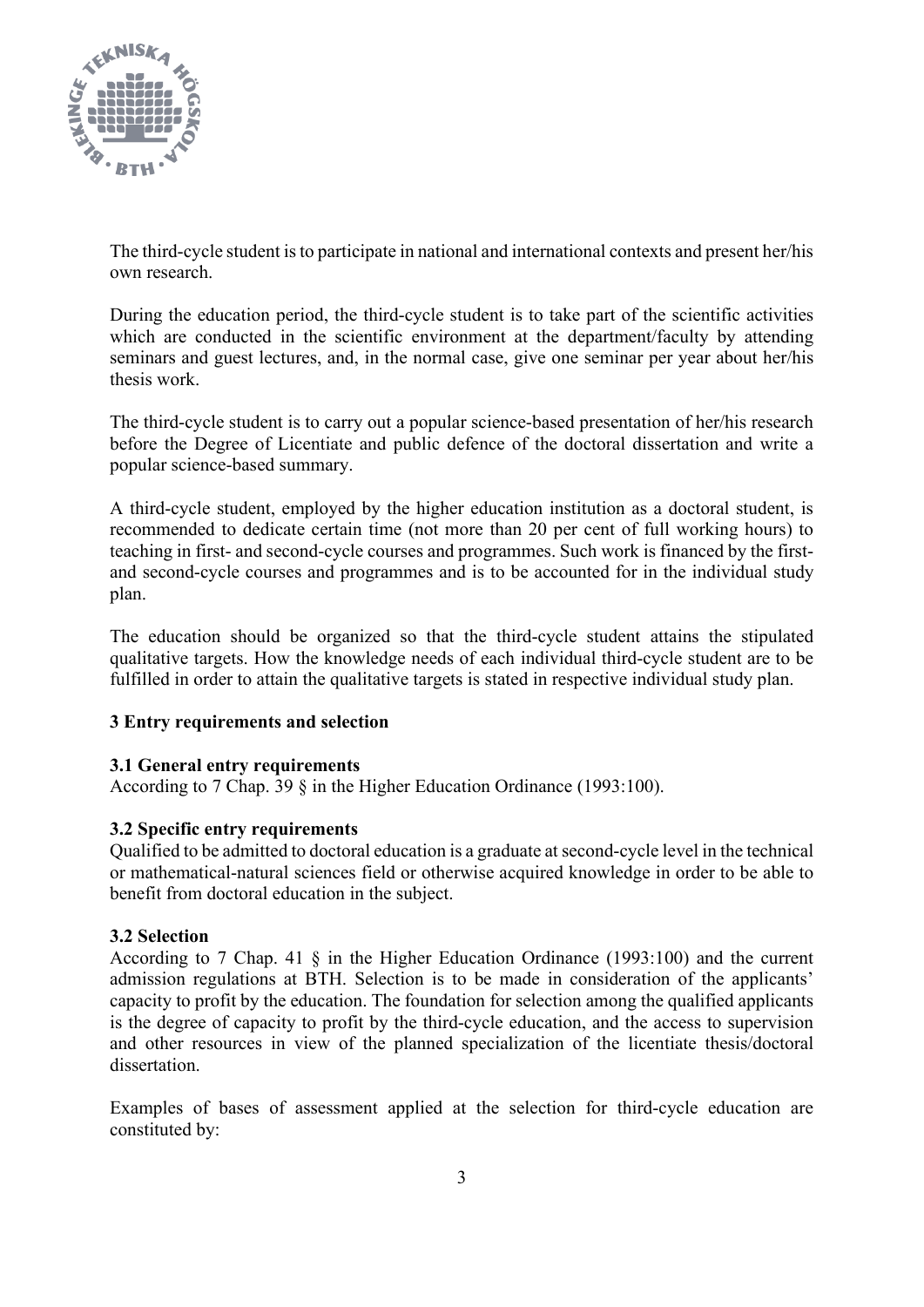

- Familiarity with the theory and applications of the subject,
- Relevant work experience where appropriate.
- Ability to express oneself in speech and writing,
- Familiarity with English,
- Creativity, initiative, independence, and ability of cooperation.

To assess how the applicant fulfils the bases of assessment, the following are used: results from higher education courses, quality of the independent work and possible publications, references, interviews, possible personal knowledge, and a personal letter from the applicant which describes the applicant's expectations on and intentions with the education. In certain cases, the applicant may undergo specific work tests.

Admission to third-cycle education is done on a continuous basis.

# **4 Examinations that form part of the education**

The education consists of courses and a scientific work. Examinations that form part of the third-cycle education are assessed with the grades pass/failed. A grade on a course and a licentiate thesis, respectively, is determined by a specially appointed examiner. A grade on a doctoral dissertation is determined by a specially appointed grading committee.

For a possible credit transfer, see the current order for credit transfers and the guidelines for credit transfers.

# **4.1 Courses**

In support of the research work and for the fulfilment of the qualitative targets generally, the third-cycle student takes a number of courses. Courses completed at BTH as well as courses from other higher education institutions can be included.

For third-cycle courses given at BTH there is to be a written course description which, among other things, states the title of the course in Swedish and English, the course objectives, content and credits. The individual study plan is to regulate which courses can form part of the studies and how many higher education credits each course should award (for participation in a course originally intended for first- or second-cycle, see the guidelines for credit transfer of courses in third-cycle education).

Components of the education in the areas below are compulsory. How these are examined, through a course or other component, is regulated in each separate individual study plan.

- Research methodology, 6 higher education credits
- Information search for researchers, 3 higher education credits
- Scientific writing and scientific review, 3 higher education credits
- Ethics in research, 2 higher education credits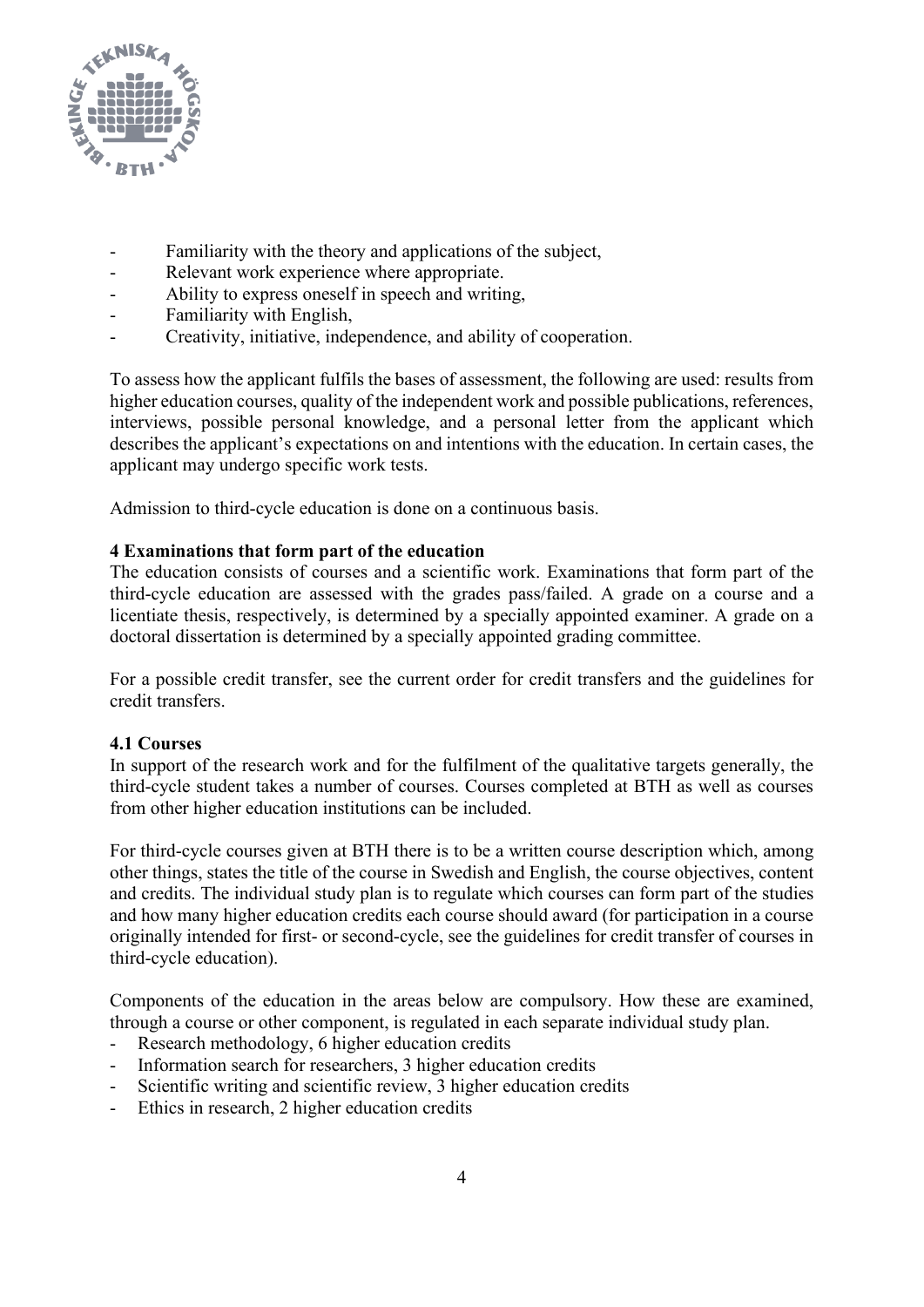

The choice of courses is to be characterized by flexibility with regard to the third-cycle student's prior knowledge and the specialization of the research work and is to be determined in consultation between the third-cycle student, supervisors and examiner. The examination format is determined by the examiner in consultation with the supervisors. Goal attainment is tested by the examiner.

All compulsory courses or components are to be completed before the doctoral dissertation is publicly defended at the public defence of the doctoral dissertation. Other courses and components are to be chosen so that the third-cycle student obtains both breadth and depth in the research domain. The courses are also to benefit the third-cycle student's competence and skills, her/his studies or scientific work.

# **4.2 Scientific work**

Scientific work in the form of a licentiate thesis/doctoral dissertation is to be designed as an integrated, connected scientific work (monograph) or as a summary – introductory part – together with pertaining scientific academic papers (compilation), which the third-cycle student has written alone or together with another person or persons. The scientific work is written in English or Swedish.

The licentiate thesis is to be presented orally at a public licentiate seminar. For further information, please see "Regulations for licentiate seminars" established by BTH.

The doctoral dissertation is to be defended orally at a public defence of doctoral dissertation. The dissertation must have been quality assured beforehand as described in "Enclosure 1 – Quality assurance model for doctoral thesis in Software Engineering". For further information, please see "Regulations for the public defence of a doctoral dissertation" established by BTH.

# **5 Degree**

# **5.1 Qualitative targets**

Goals according to the System of qualifications in the Higher Education Ordinance (1993:100) according to "Enclosure 2 – System of qualifications (Higher Education Ordinance 1993:100)".

# **5.2 Title of qualification**

The degree title of third-cycle studies in Swedish at BTH consists of a general degree with the addition of a prefix. The prefix is normally teknologie.

Third-cycle student taking a Degree of Licentiate in Software Engineering normally receives the Swedish degree title teknologie licentiatexamen (Eng. Degree of Licentiate of Technology).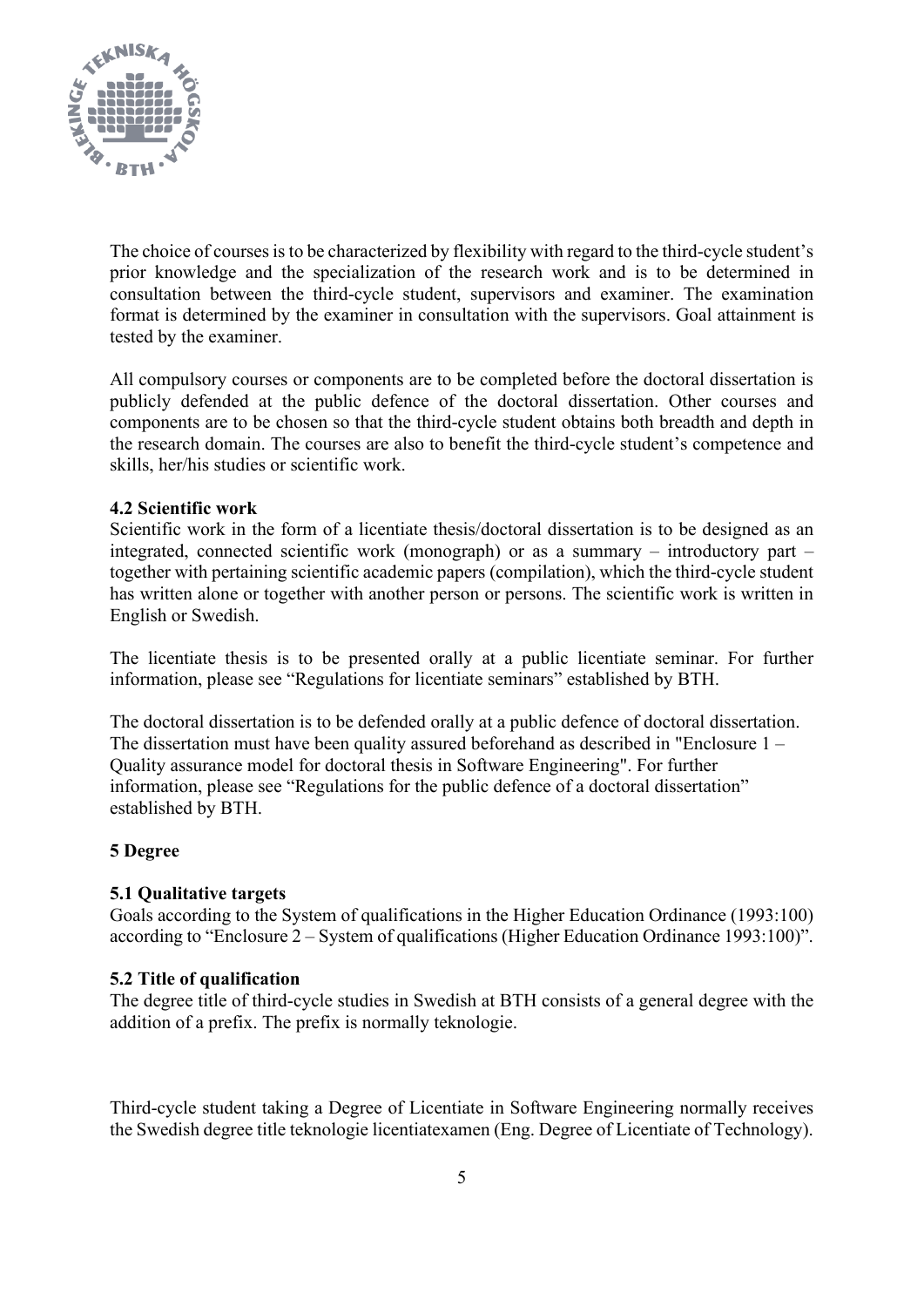

Third-cycle student taking a Degree of Doctor in Software Engineering normally receives the Swedish degree title teknologie doktorsexamen (Eng. Degree of Doctor of Philosophy.

Exceptions to the prefix Technology in the Swedish degree: For individuals who do not have a second-cycle technical education<sup>[1](#page-5-0)</sup> a degree of Philosophy will be awarded. The prefix should be clarified in the individual study plan. For a degree of Philosophy the Swedish degree title is: Filosofie licentiatexamen (Eng. Degree of Licentiate of Philosophy).

Filosofie doktorsexamen (Eng. Degree of Doctor of Philosophy).

# **6 Effective date and interim regulations**

This general syllabus becomes effective on June 1, 2021.

Third-cycle students admitted before June 1, 2021, will complete, as a general rule, their studies according to the older general syllabus. If a third-cycle student so requests and it is deemed suitable, the relevant examiner may accept a transfer to the new general syllabus. The thirdcycle student will then report the transfer to the relevant Dean and attach a copy of an updated individual study plan updated according to the new general syllabus.

<span id="page-5-0"></span><sup>&</sup>lt;sup>1</sup> A technical education refers to a Master's degree in Engineering, Master's degree in Science or equivalent in a technical or mathematical-scientific field.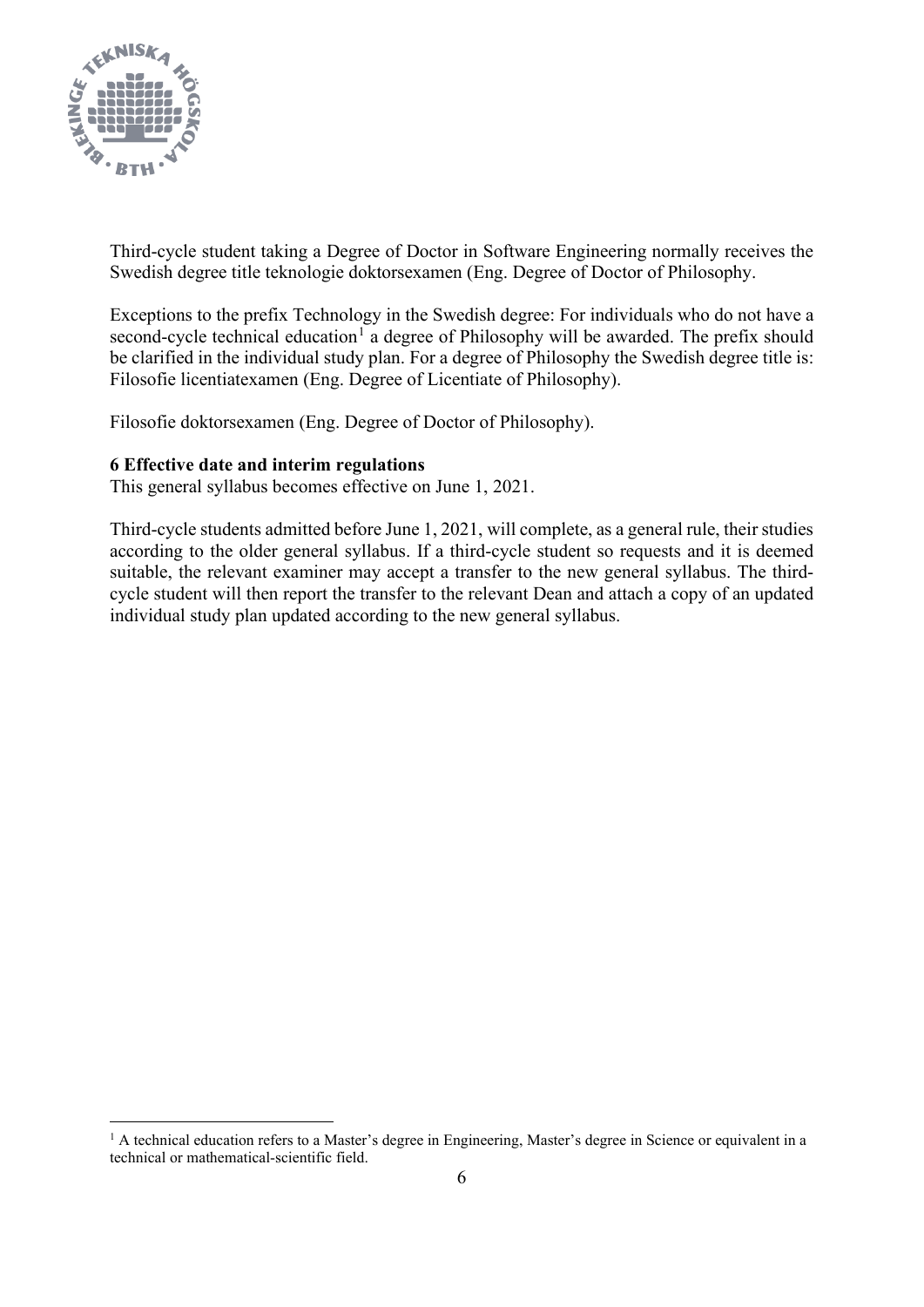

Enclosure 1 – Quality assurance model for doctoral thesis in Software Engineering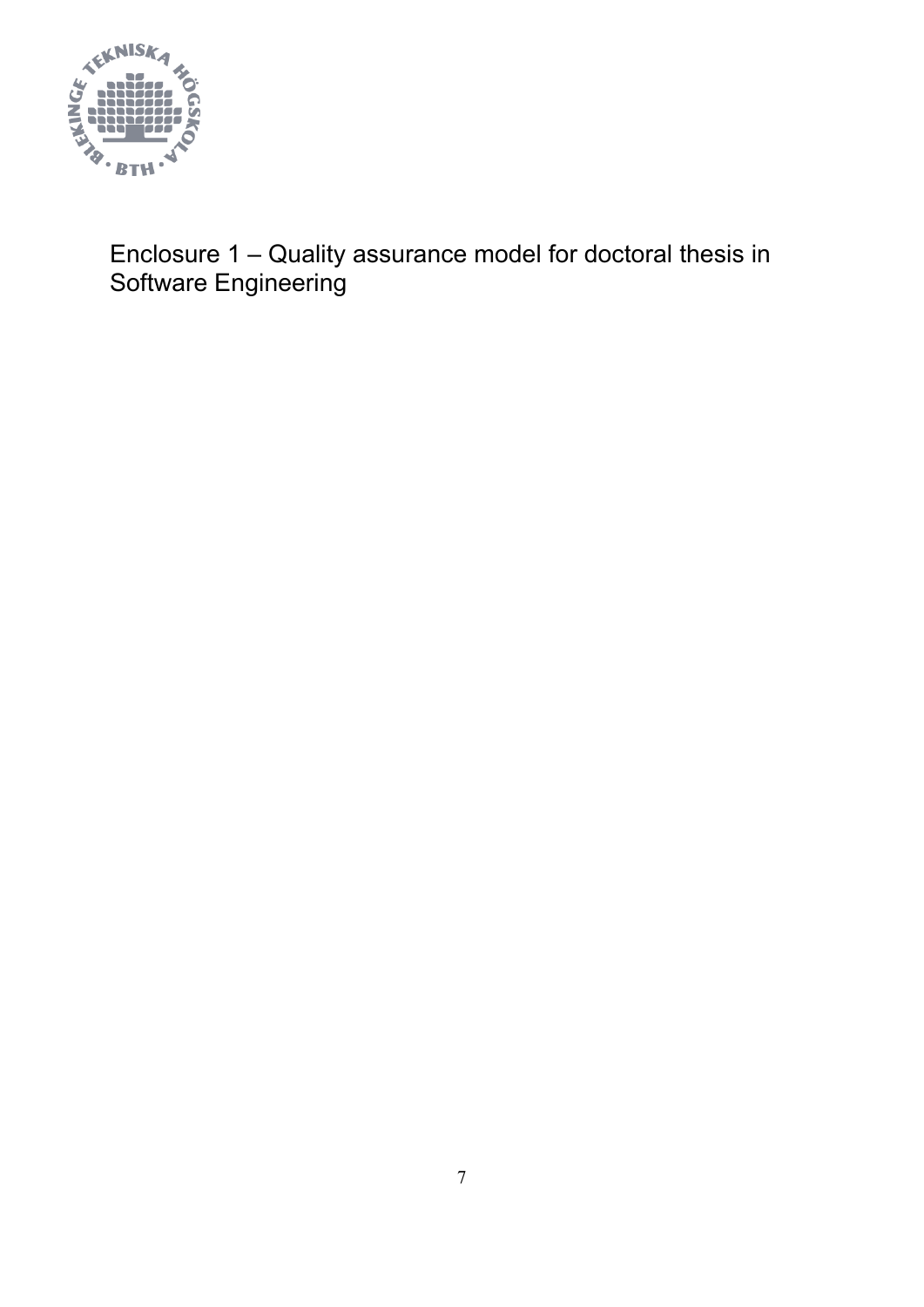# Appendix 1: Thesis Quality Assurance Model in Software Engineering (TQM)

**Revision** 2.0, 2021-03-19

**Authors**: Jürgen Börstler, Tony Gorschek, Darja Smite, Michael Unterkalmsteiner (alphabetical)

# 1. Introduction

The TQM model has been developed in response to the BTH Deans' request to implement *mandatory formal quality assurance measures* for each field of research education and to support the Dean's decisions regarding the approval of defense dates.

The TQM does not replace existing quality assurance measures but extends them to ensure good research education, production of competent researchers and good Ph.D. theses. The TQM is used for all compilation theses in Software Engineering, i.e. theses that comprise a set of papers and a "kappa" that introduces the thesis work and binds these papers together. At the core of the TQM is a "scoring system" for the papers included in a compilation thesis. Thesis overall coherence is not directly covered by the TQM. It is quality assured by existing procedures by the Ph.D. student and his/her supervision team.

The TQM does not apply to theses presented as monographs. Monographs are handled as special cases and mandate a pre-review of the thesis that replaces the TQM model presented here. The prereview of monographs is carried out by two independent evaluators appointed by the collegium of researchers within  $\text{SERL}^1$ .

The establishment of the TQM does not affect the right of any Ph.D. student to request a defense without the support of the supervision team or the dean.

# 2. Thesis Quality Assurance Model (TQM)

**Overview:** The TQM contains a quality points system, a list of recommended publication venues, and a process for its application.

**Purpose:** The purpose of the TQM is fivefold.

- 1. To allow the research collegium in Software Engineering to discuss and homogenize their views and establish the quality that is expected in relation to the thesis itself by continuously monitoring and discussing requirements on quality.
- 2. To allow supervisors and Ph.D. students to proactively discuss and plan the research work. Thus, every year the TQM can be used to check the progress on the planned thesis (publications). This way, the TQM can be used continuously as an aide to the Ph.D. student and supervision team, complementing the goal attainment checklist<sup>2</sup> and other quality assurance processes.
- 3. To make the expectations of quality of the thesis work explicit for all Ph.D. students, as they have access to the TQM from the start of their studies.
- 4. To exploit the already established quality assurance processes and avoid introduction of delays associated with pre-defenses or external expert evaluations. The TQM takes advantage of other quality assurance processes and utilizes the fact that Software Engineering Ph.D. students publish their theses contributions in peer-reviewed journals, conferences, and workshops already.
- 5. To establish a minimum quality for a thesis in Software Engineering and support the Dean's decisions regarding an application for a defense date *("anhållan om disputation"*).

<sup>&</sup>lt;sup>1</sup> Software Engineering Research Lab

<sup>2</sup>https://bthse.sharepoint.com/sites/SerlSweden.teams/Delade%20dokument/General/PhD%20goals% 20attaintment%20checklist%201.1.pdf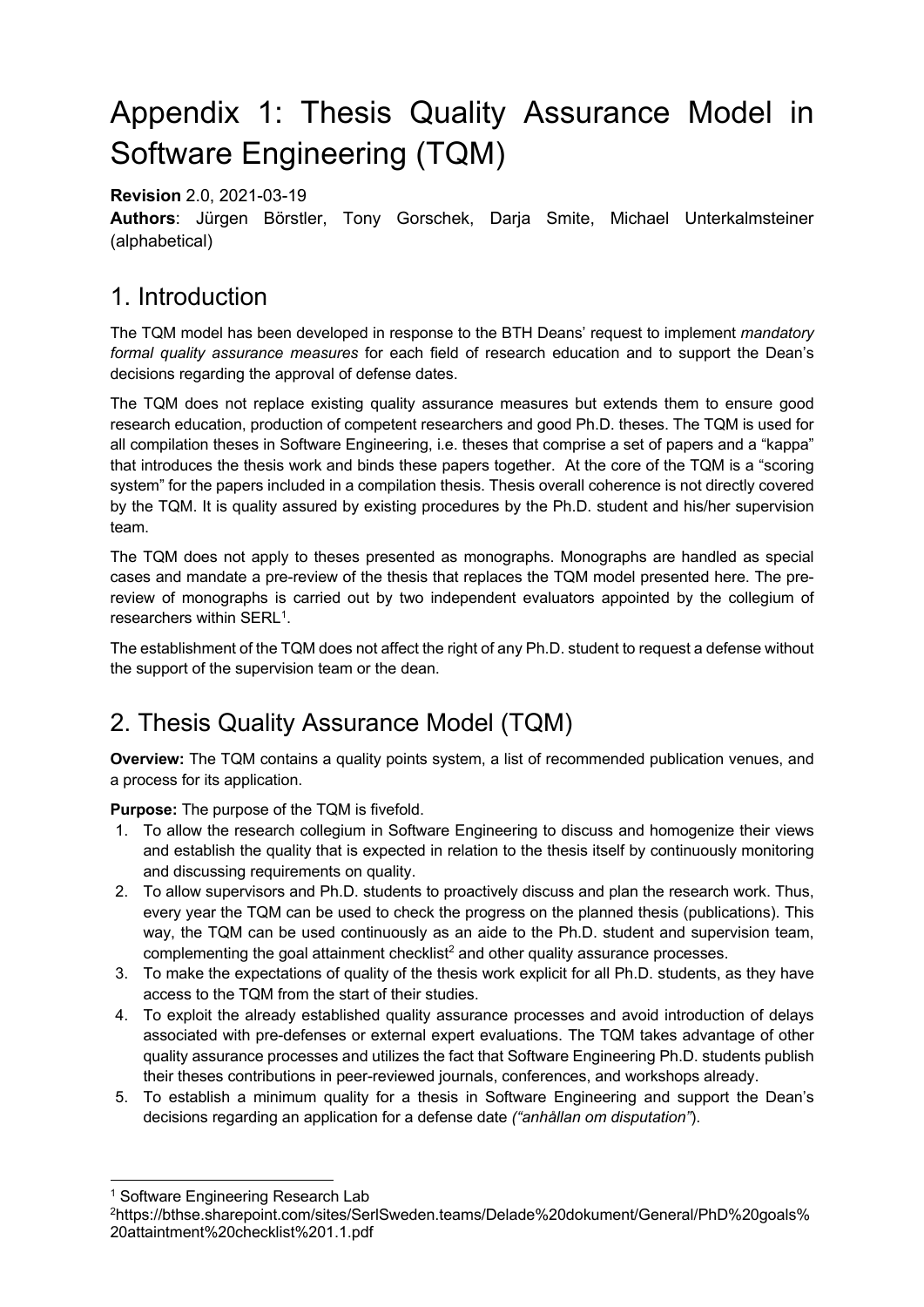**Applicability**: The potential use of the TQM is manifold. This appendix describes the model itself and the process of using it for quality assurance of Ph.D. theses as a support for the suggestion for defense. Further guidelines and checklists may be established to exemplify other uses of the TQM, for example, to establish the procedures for reviewing Ph.D. student progress in the yearly ISP meetings. These additional guidelines and checklists are out of the scope of this document.

**Terminology:** For the purpose of the TQM, the term thesis "*quality*" denotes only the ranking/quality of the venues of the papers included in the thesis being evaluated using the TQM. There are, of course, other aspects to quality, however, these are not the focus of the TQM but a part of other quality assurance measures/activities. Finally, the model is a score point model granting "*TQM points*" for Ph.D. student contribution as detailed below. These are not ECTS points, rather points used by the model to gauge the quality of thesis contribution.

**Roles:** For clarity the roles relevant to the TQM and this document are listed below:

- 1. Ph.D. student = the student in question owning the thesis under review.
- 2. Supervision team = Main supervisor, supervisor(s), examiner (minimum 2 people). A formal part of the supervision team is also the "senior reviewer" which is a person participating mainly in the yearly ISP follow up meetings and is a person outside of the department.
- 3. Dean = the person with the delegated responsibility for research education for software engineering. If this role changes (e.g., organizational change) the equivalent role will replace the "dean" role in the TQM.
- 4. SERL seniors = all permanent employees within SERL/DIPT with a Ph.D. degree in software engineering or equivalent.
- 5. Independent evaluators = SERL seniors, or external seniors if requested/needed, nominated to review the thesis under question, if required. Evaluators need to have the ability/formal right to be examiners themselves.

**The Model:** The TQM model acknowledges thesis contributions/papers based on the quality of the targeted publication venues, publication status and authorship status. In the following, we describe the model itself with examples, then the processes and procedures of its use. The TQM focuses only on the thesis kappa and included papers as described in Section 1.

# **2.1 TQM**

**Publication venues:** A publication at a peer-reviewed venue is associated with a number of TQM points (e.g., a full paper at a level-A conference gives 30p, a short paper at a level-B conference gives 10p etc., see Table 1), which are later adjusted with weights (see Table 2). In addition to peer-reviewed venues, the kappa (formulation of the thesis with introduction and all items associated) also gives TQM points. The number of points for the kappa is decided by the examiner in relation to the size and complexity of the contribution within the kappa itself. The intent is that all thesis publications are categorized and summarized, and the kappa ties the work together. However, to what extent the thesis is coherent is outside the scope of the TQM and is the responsibility of the supervision team to assure.

|                    | <b>Full paper</b> |    | <b>Short paper</b> |    |
|--------------------|-------------------|----|--------------------|----|
| <b>VENUE</b>       | A                 | в  | A                  | в  |
| Journal            | 45                | 35 | 25                 | 20 |
| Magazine           | 40                | 30 | 20                 | 15 |
| Conference         | 30                | 20 | 15                 | 10 |
| Workshop           | 10<br>5           |    |                    |    |
| Licentiate kappa   | $5 - 10$          |    |                    |    |
| Dissertation kappa | $10 - 20$         |    |                    |    |

| <b>Table 1: TQM points for publication venue types and</b> |  |
|------------------------------------------------------------|--|
| publication venue levels (A or B).                         |  |

**Table 2**: TQM model weights in relation to the status of publication and order of authorship.

| <b>PUBLICATION STATUS</b>               | <b>WEIGHT</b>    |
|-----------------------------------------|------------------|
| Published/accepted/in press/in revision | $x$ 1.0          |
| Submitted                               | $\times 0.5$     |
| <b>AUTHORSHIP ORDER</b>                 |                  |
| First author                            | $x$ 1.0          |
| Second author                           | x <sub>0.5</sub> |
| Other author                            | x <sub>0.3</sub> |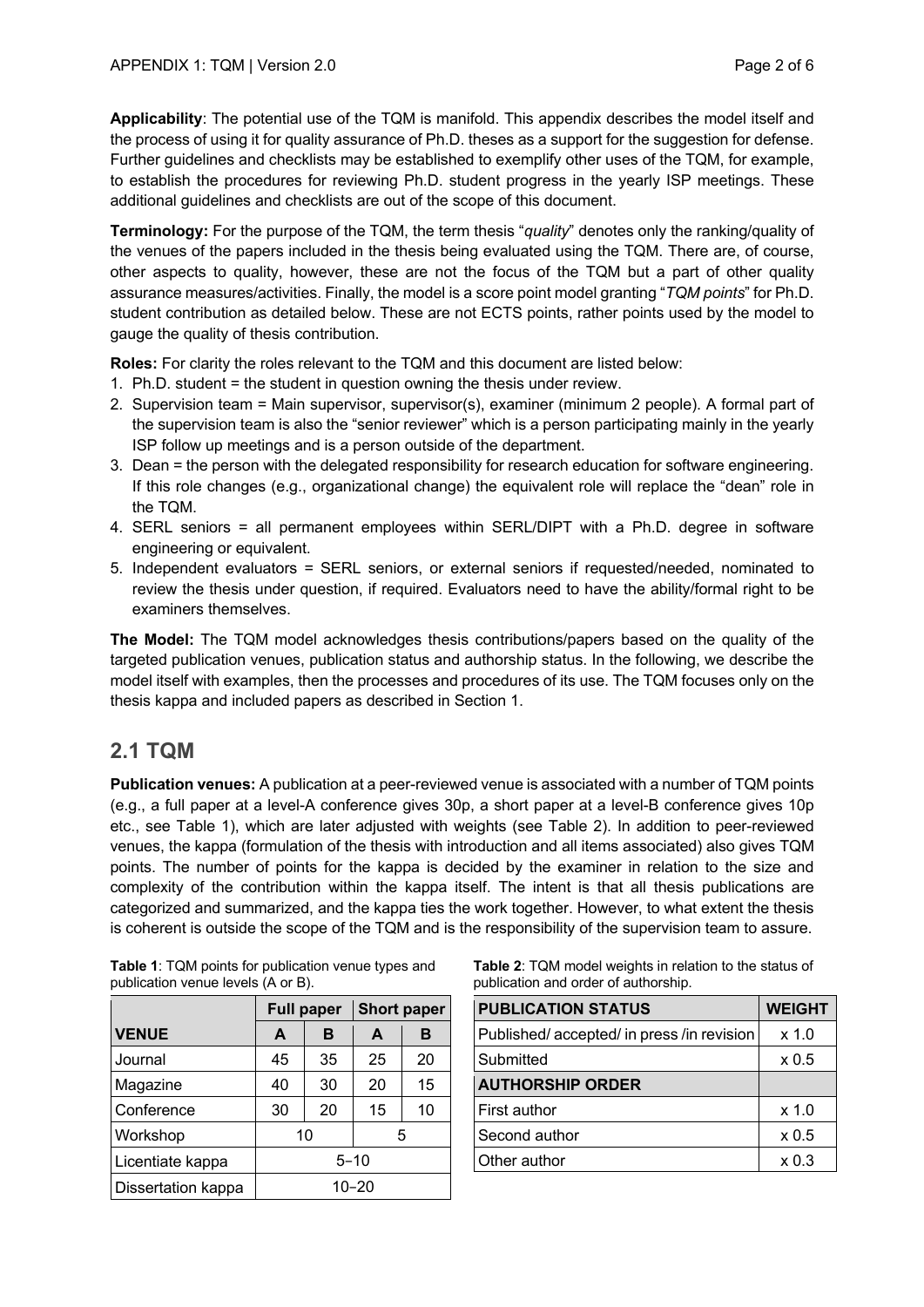#### **Minimal number of TQM points:**

- For **a DISSERTATION/Ph.D. degree/Thesis the requirement is 180 TQM points.3**
- If used for a LICENTIATE Degree/Defense/Thesis, the requirement is 90 TQM points. Please observe that Licentiate theses (incl. kappa) are not formally handled by the TQM but included here as a bonus for supervision teams that would like to use the TQM continuously during the Ph.D. studies.

#### **Journals, magazines and conferences:**

• The categorization into levels (A or B) is maintained separately in *the venue list of peerreviewed journals, magazines and conferences, published openly on the SERL wiki @ DIPT/SERL<sup>4</sup> and the subject for regular updates by the collegium.* Only publications in the journals, magazines and conferences on this list will give TQM points. Regular updates to the venue list are critical as the level and quality of venues change, new venues emerge and evolve over time. The venue list is updated through collegial discussions where all researchers and Ph.D. students participate. New venues are to be suggested on the need basis at any time.

#### **Workshops:**

• Workshops are not listed and categorized. Any peer-reviewed workshop that the examiner assesses as of sufficient quality can give TQM points.

Next, the TQM takes the amount of contribution as well as progression of peer-review into account in the form of score weights (see Table 2). The aspects of level and type of venue, progress in peer-review publication process and authorship status are all perspectives relevant for judging the contribution of the student in a thesis according to the traditions of research and thesis work in empirical software engineering and at DIPT/SERL.

**Publication status:** If a paper is published, accepted, in press or in revision, then the score for the publication venue type remains the same (i.e., x1). If a paper is "only" submitted, it is weighed less (x0.5). The objective is to premiere peer-reviewed papers over "in progress" work, as well as to assure that publication is encouraged as a part of the quality assurance continuously during the Ph.D. studies<sup>5</sup>.

**Authorship order:** Next in Table 2 we see the Ph.D. student's authorship contribution weight per paper. Traditionally and state-of-practice for Ph.D. theses in software engineering at BTH is that a Ph.D. student who is leading a research publications is the first author. Authorship order denotes the level of contribution. The TQM points listed in Table 1 for a paper are adjusted with the weights x1, x0.5 and x0.3, respectively, depending on the authorship order. We want to encourage collaboration between Ph.D. students and thus reward papers in collaboration, but also make sure that the main body of work (papers) of a thesis are led by the PhD student owning the thesis in question.

**Table 3**: Example patterns for Licentiate and Doctoral theses. In the publication code "*[C/J/W]-[A|B]-[f/s], [a/s]", the* first letter represents the venue type, the second – its level, the third – whether it is a full or short paper, and the last its publication status. E.g., "*C-A-f, a"* represents an accepted full paper at a level-A conference. All items in the examples assume the PhD student is first author (see Table 2).

| <b>LICENTIATE THESIS EXAMPLES</b>                         | <b>ITOM TOTAL</b>    |  |
|-----------------------------------------------------------|----------------------|--|
| $ L1: C-A-f$ , a + C-A-s, a + C-B-f, a + C-A-f, s + kappa | 90 (incl. 10p kappa) |  |
| $ L2: J-A-f, a + J-B-f, a + kappa$                        | 90 (incl. 10p kappa) |  |

<sup>&</sup>lt;sup>3</sup> If the course points are 60 credits. The sum of TQM points and course credits should be 240.. The TQM points have to be scaled in relation to course/thesis division as allowed by the ASP (General Study Plan).<br><sup>4</sup> https://bthse.sharepoint.com/sites/SerlSweden.teams/Delade dokument/General/SERL TQM/SERL Publication Ranking

List.pdf

<sup>5</sup> Papers that are considered in the category "Accepted / in press" are: i. papers already accepted, ii. papers already accepted but awaiting final publication, iii. papers that are in 2<sup>nd</sup> review round or even further in the process. Papers in the category "Submitted" all papers that are i. to be submitted, ii. have been submitted but not gotten any feedback, iii. been rejected.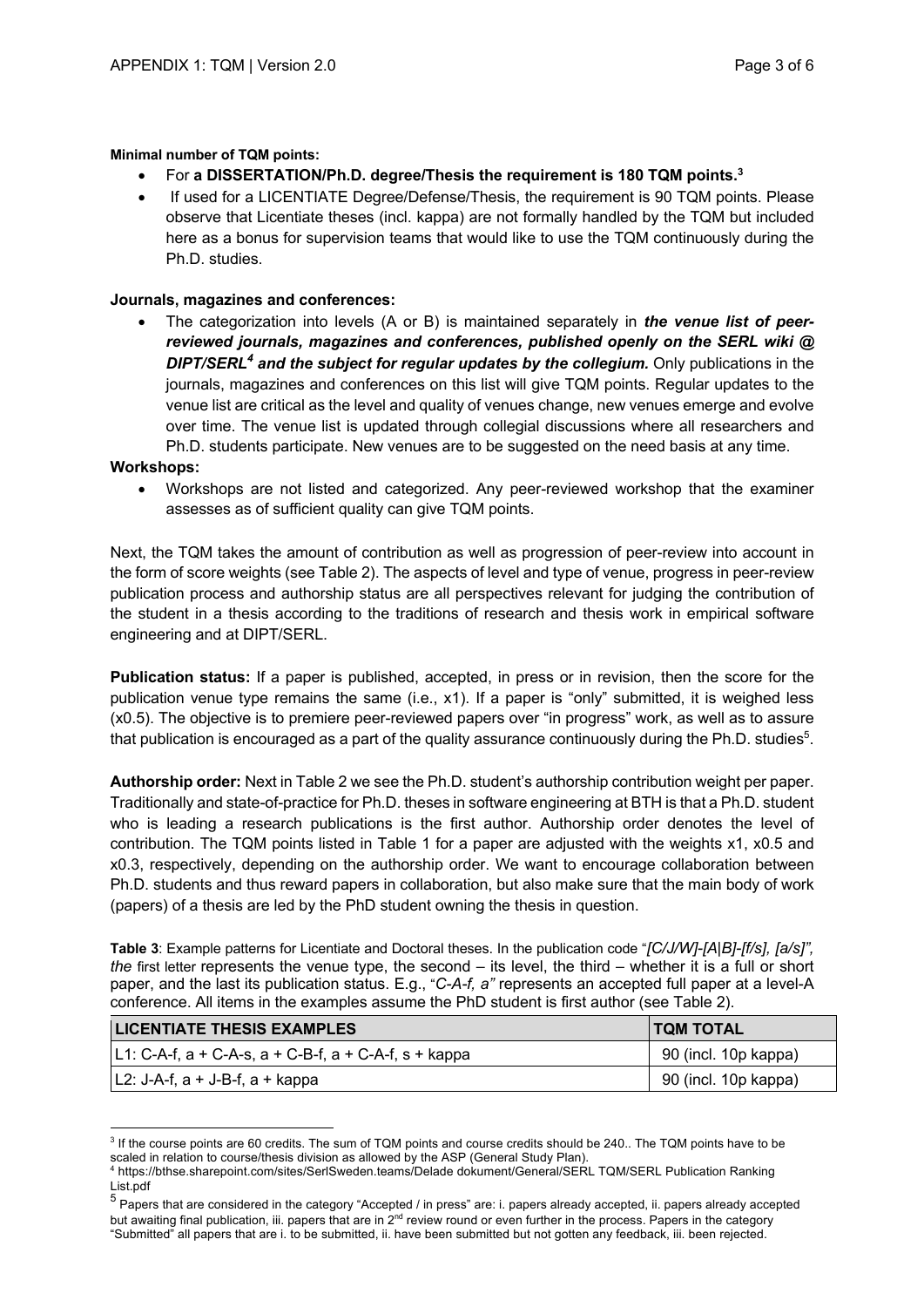| <b>DOCTORAL THESIS EXAMPLES</b>                                                                |                         |
|------------------------------------------------------------------------------------------------|-------------------------|
| D1: 3 * J-B-f, a + 2 * C-A-f, a + kappa                                                        | 180 (incl. 15p kappa)   |
| D2: J-B-f, $a + J-A-f$ , $s + 2 * C-B-f$ , $a + C-A-f$ , $s + W-f$ , $a + kappa$               | 167.5 (incl. 15p kappa) |
| D3: J-A-f, $a + J-B$ -f, $s + 2 * C$ -A-f, $a + C-B$ -f, $a + C-B$ -f, $s + W$ -f, $a + kappa$ | 182.5 (incl. 20p kappa) |
| D4: J-A-f, $a + J-B$ -f, $a + J-A$ -f, $s + C-A$ -f, $a + C-B$ -f, $a, C-A$ -f, $s + kappa$    | 182.5 (incl. 15p kappa) |
| D5: $3 * C-A-f$ , $a + J-B-f$ , $a + 2 * J-A-f$ , $s + kappa$                                  | 185 (incl. 15p kappa)   |

**Examples and patterns**: A level-A journal gives 45p (see Table 1) if the Ph.D. student is the first author and the paper is accepted or in press. If the Ph.D. student is the 3rd author in the same journal AND it is only submitted the TQM points for that paper would be:  $45 \times 0.3 \times 0.5 = 6.75$  p.

Table 3 illustrates some example patterns of theses at DIPT. Note that the assumption in these examples is that the Ph.D. student is the first author of all papers. In this way, the Doctoral thesis in pattern D1 has three accepted full papers in level-B journals and two accepted full papers in level-A conferences. Please observe that quantity does not always "beat" quality, as evidenced inpattern D1, which reaches 180 TQM with 5 publications, whereas D2 falls short despite 6 publications. The reason is that papers in level-A venues have the status "submitted". Each Ph.D. student and supervision team are recommended to create their own publication strategies early in the ISP and regularly follow the calculations over time. This motivates high-end venues, peer-reviewed venues, and the Ph.D. student being the first author.

**Progression from Licentiate to Ph.D.:** Papers can be "reused" between the Licentiate and Ph.D. theses. If papers are reused (from the Licentiate thesis to the Ph.D. thesis) the points are counted again. That is, the requirements of 180p for the Ph.D. thesis are the total number of points in relation to the publications included in the final Ph.D. thesis independent of whether some papers were previously used as a part of the Licentiate thesis.

# 3. TQM Use Process and Procedures

The TQM should be used as a tool for proactive quality assurance of theses, the planning of the research education and decision support. However, the focus of this appendix is to describe the TQM as a quality gate model to support the dean's decision for proceeding with a Ph.D. defense. Below we detail this process, which is as important as the details of the model itself. Figure 1 describes how TQM is used toward the end of the research education for the purpose of quality assurance issued by the Dean.

**Thesis evaluation using TQM**: When a defense process is initiated (A), the supervision team and Ph.D. student meet for a formal checkup to calculate the TQM score of the thesis (B). Please note that these calculations should be done continuously, however, for the thesis defense the TQM score is finalized formally as part of the defense request act, prior to the defense request being send to the dean.

- If the *TQM score is equal to or above* the defined threshold, the defense request is sent to the dean together with a summary of the TQM evaluation<sup>6</sup> (C); no further activities regarding TQM are necessary.
- If the *TQM score is below* the defined threshold, a motivation (written by the supervision team/Ph.D. student) is required that explains why the TQM score does not reflect the actual quality of the thesis (D).

**Resolving deviations:** It is important to note that a TQM score that is below the threshold may have several explanations and does not necessarily indicate a low thesis quality. For example;

- the thesis might have fewer publications than average, but some of them might be seminal and/or very "heavy" (which is not captured by the TQM),
- the subject area might be much harder to publish in, and thus getting publications accepted is harder and takes longer time.

 $6$  The TQM point score for each included paper, including the kappa, as well as a sum of the score.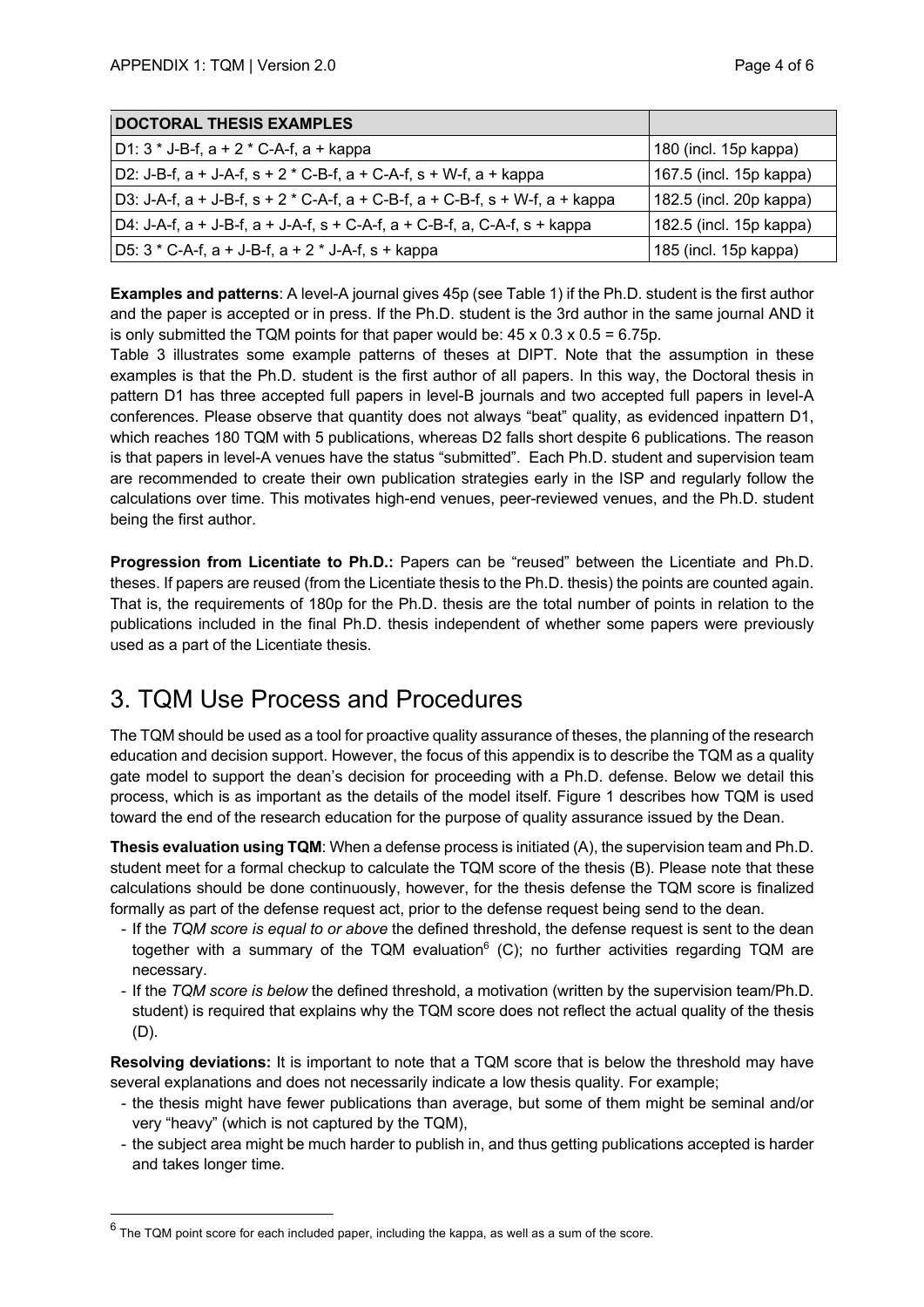

**Figure 1**: TQM process overview when applying for defense date.

TQM should therefore only be used for decision support; human experts need to review the results and make a final recommendation in cases where the score is lower than the threshold. Such a review is done routinely where the TQM score is below the threshold. The review is normally done by two SERLinternal independent evaluators<sup>7</sup>, who are nominated in the collegial meeting (as detailed below).

**Independent evaluation:** The independent evaluators assess the thesis, the TQM score, the motivation and the ISP (E) and provide a recommendation, which is sent back to the Ph.D. student and the supervision team (F). The result of this evaluation can be a recommendation to proceed with the defense, or a recommendation for improving the thesis contribution. Based on the recommendation of the independent evaluators, the Ph.D. student and the supervision team hold a joint meeting with the evaluators and discuss the evaluation and options for how to proceed. The supervision team together with the Ph.D. student make the final decision on the further steps (G):

- If they decide to defer the defense no further action is required. A new defense process can be initiated at a later stage (A).
- If they decide to request a defense date, the defense request is sent to the dean together with the following documents (H): *TQM evaluation*, the *thesis*, the *motivation* and the written *recommendation* from the two independent evaluators.

Taken together, this means that the dean's evaluation of a defense request (I) is either based on just the defense request and the TQM evaluation (if the TQM score is equal to or above the threshold) (C) or on a set of five documents: defense request, TQM evaluation, thesis, motivation and recommendation (H).

In a vast majority of cases, we expect that the recommendation by the independent evaluators will support the motivation by the Ph.D. student and the supervision team. In any case, the final decision about the approval of a defense request lies with the dean. If the dean does not approve a defense request, a new defense process can be initiated at a later stage.

<sup>7</sup> See details on reviewers/evaluators and procedures.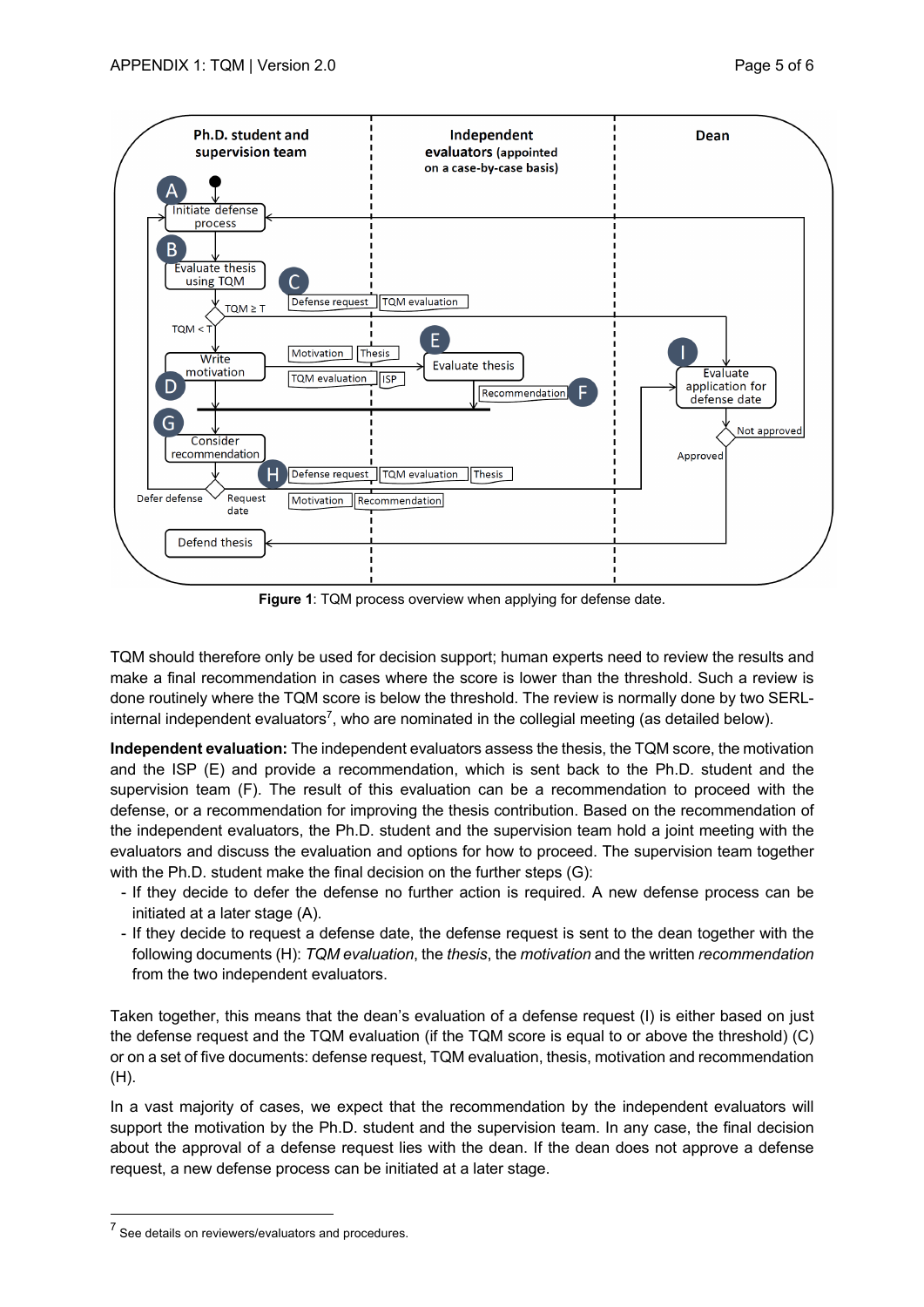**Nomination of internal independent expert evaluators:** The concept of *internal independent evaluators* as used in this document refers to seniors that have the right to be examiners for Ph.D. students at BTH and are themselves working in the area of Software Engineering. If the evaluation of the quality of a thesis is partly predicated on expertise in an area outside of the competence of SERL then a third reviewer can be added to the evaluation of a specific thesis (decision by the SERL senior collegium). The process for selecting the reviewers/evaluators is done by the seniors collectively during the joint senior meetings. The supervision team is responsible for putting "reviewer assignment and schedule" for a thesis on the monthly meeting agenda in good time before an application for a defense date is planned to be sent.

The principles of selection are as follows:

- A. **Independence:** A reviewer cannot be part of the supervision team and should not be a co-author of any paper with the Ph.D. student in question within the last five years. Complete independence is not the goal for the TQM, rather collegial review and quality assurance. To avoid potential bias see point C.
- B. **Volunteerism:** A qualified and independent reviewer can say no to be a reviewer. A senior declining a review assignment can share the reasons but is not requested to.
- C. **Bias:** Any SERL senior can during the meeting where reviewers are selected voice their opinions and even reserve themselves in relation to known or unknown bias. For example, a member of the supervision team can reserve him-/herself against selecting a specific senior as a reviewer. A reservation cannot be overruled by any other senior, however, the reservation must be explained.

If no senior within SERL can be selected due to a lack of independence and/or bias, two external reviewers need to be found and asked to act as evaluators as per TQM procedures. These external reviewers are selected by SERL seniors jointly with the supervision team to ensure independence and to avoid bias. If the SERL seniors cannot reach a no-reservation decision in relation to external reviewers the dean will be called in to mediate the discussion at a follow-up meeting, and the dean will decide on external reviewers with subject area competence input from SERL seniors.

# 4. Change Management Process

Any model needs to be refined, improved and even replaced as the need arises or as a better alternative comes along. The formal procedure for changes to TQM (and thus indirectly to an appendix to the ASP) are as follows:

- Any SERL senior or Ph.D. student in software engineering can at any time propose a change/improvement/replacement of TQM.
- The proposal is sent to the area responsible for the research education in software engineering, together with a motivation.
- The area responsible informs the SERL seniors and the Ph.D. students in software engineering about the proposal.
- The area responsible and the elected Ph.D. student representative for the research education in software engineering ensures that the proposal is jointly discussed by the group.
- The proposal is then discussed at a joint meeting of the SERL seniors.
- If a majority of SERL seniors agree to the proposal an update request for TQM is sent to the dean together with a motivation for said change/improvement/replacement.
- The dean decides within his/her mandate for research education, on the proposal.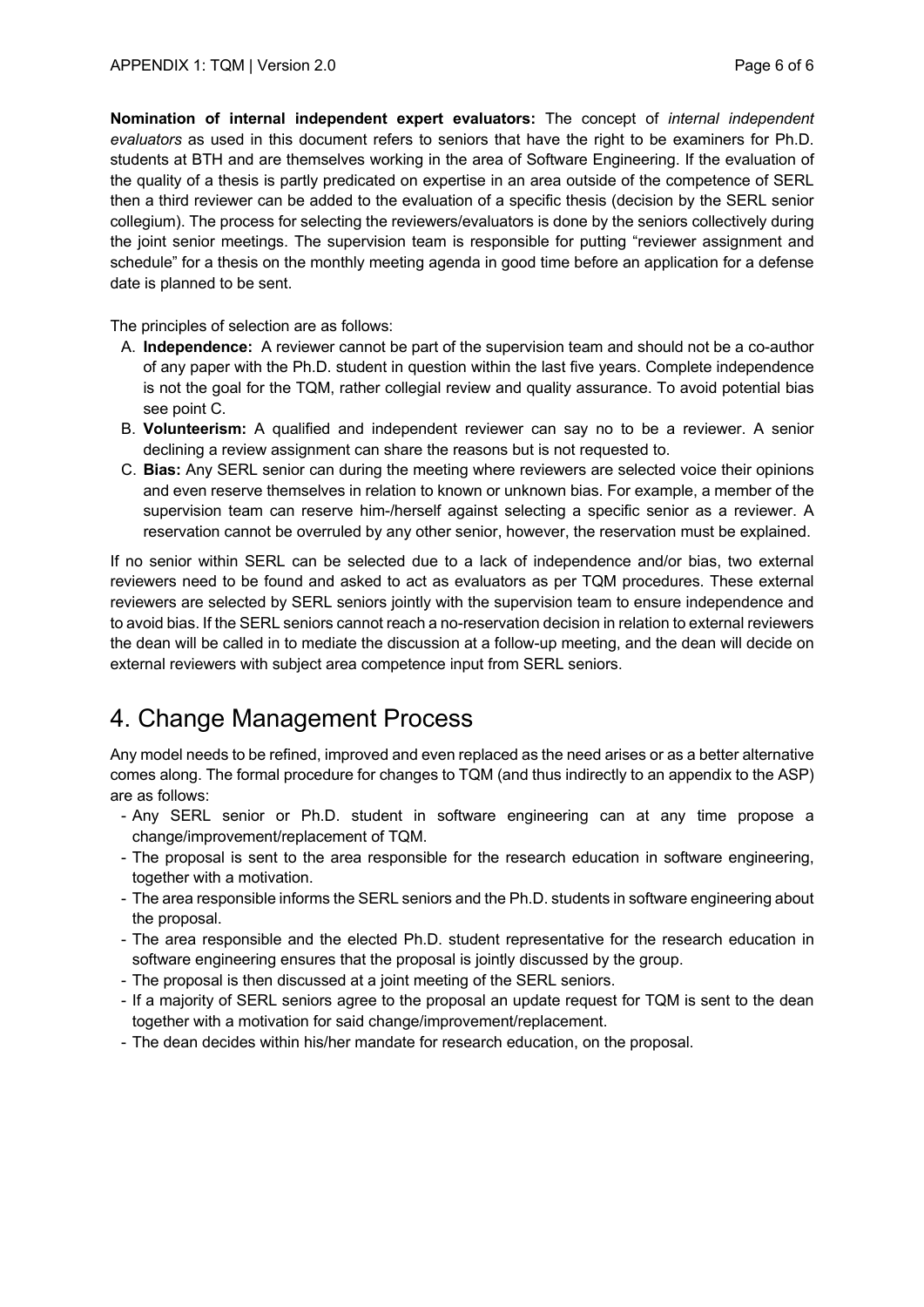

# Enclosure 2 – System of qualifications (Higher Education Ordinance 1993:100)

# **Degree of Licentiate [Licentiatexamen]**

# **Scope**

A Degree of Licentiate is awarded

either after a third-cycle student has completed a study programme of at least 120 credits in a subject in which third-cycle teaching is offered,

or after a third-cycle student has completed one part comprising at least 120 credits of a study programme intended to conclude with the award of a PhD, if a higher education institution decides that a Degree of Licentiate of this kind may be awarded at the institution.

# **Outcomes**

# **Knowledge and understanding**

For a Degree of Licentiate the third-cycle student shall demonstrate knowledge and understanding in the field of research including current specialist knowledge in a limited area of this field as well as specialised knowledge of research methodology in general and the methods of the specific field of research in particular.

# **Competence and skills**

For a Degree of Licentiate the third-cycle student shall

- demonstrate the ability to identify and formulate issues with scholarly precision critically, autonomously and creatively, and to plan and use appropriate methods to undertake a limited piece of research and other qualified tasks within predetermined time frames in order to contribute to the formation of knowledge as well as to evaluate this work
- demonstrate the ability in both national and international contexts to present and discuss research and research findings in speech and writing and in dialogue with the academic community and society in general, and
- demonstrate the skills required to participate autonomously in research and development work and to work autonomously in some other qualified capacity.

# **Judgement and approach**

For a Degree of Licentiate the third-cycle student shall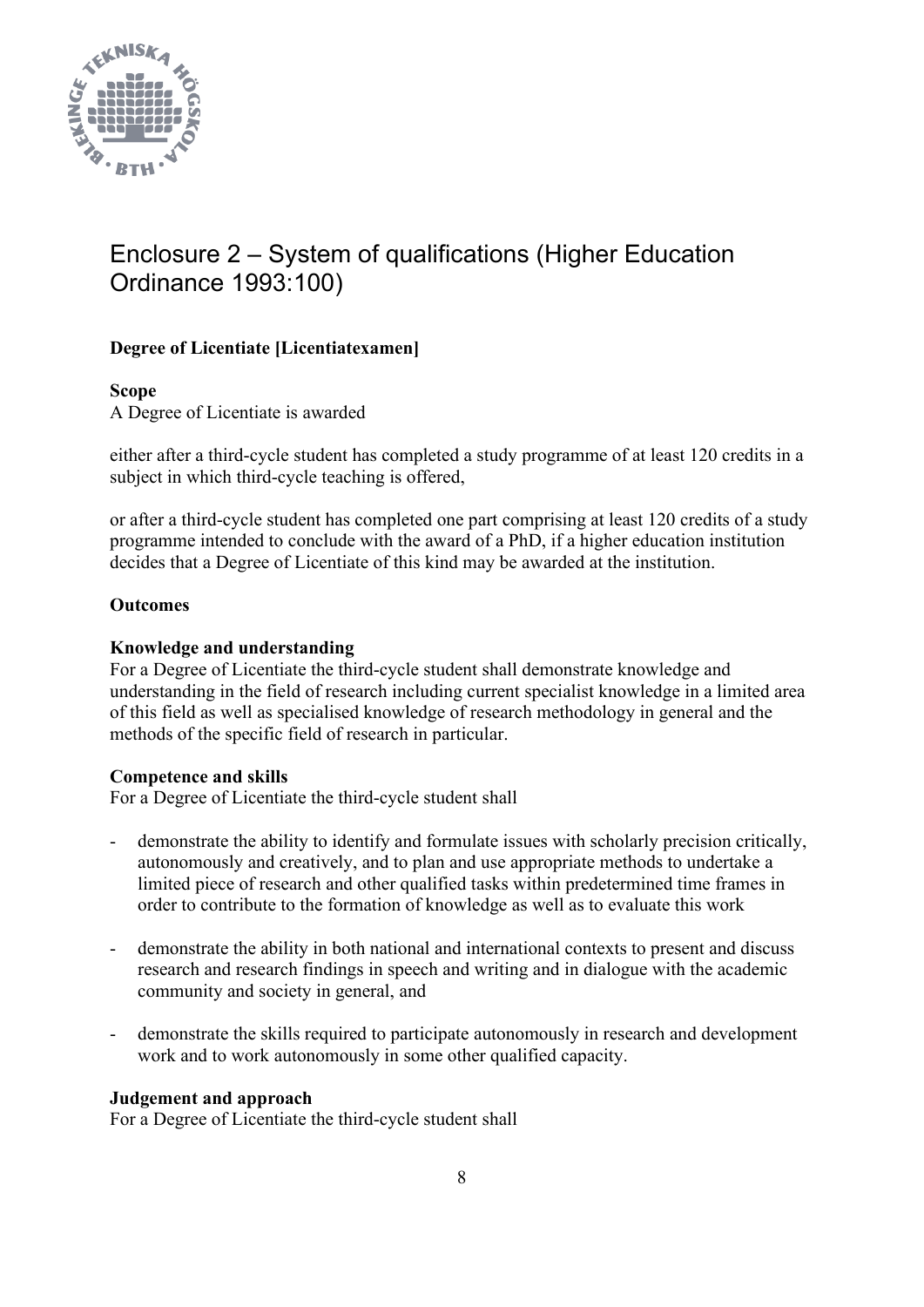

- demonstrate the ability to make assessments of ethical aspects of his or her own research
- demonstrate insight into the possibilities and limitations of research, its role in society and the responsibility of the individual for how it is used, and
- demonstrate the ability to identify the personal need for further knowledge and take responsibility for his or her ongoing learning.

# **Thesis**

For a Degree of Licentiate the third-cycle student shall have been awarded a pass grade for a research thesis of at least 60 credits.

# **Miscellaneous**

Specific requirements determined by each higher education institution itself within the parameters of the requirements laid down in this qualification descriptor shall also apply for a Degree of Licentiate with a defined specialisation.

# **Degree of Doctor**

# **Scope**

A Degree of Doctor is awarded after the third-cycle student has completed a study programme of 240 credits in a subject in which third-cycle teaching is offered.

# **Outcomes**

# **Knowledge and understanding**

For the Degree of Doctor the third-cycle student shall

- demonstrate broad knowledge and systematic understanding of the research field as well as advanced and up-to-date specialised knowledge in a limited area of this field, and
- demonstrate familiarity with research methodology in general and the methods of the specific field of research in particular.

# **Competence and skills**

For the Degree of Doctor the third-cycle student shall

- demonstrate the capacity for scholarly analysis and synthesis as well as to review and assess new and complex phenomena, issues and situations autonomously and critically
- demonstrate the ability to identify and formulate issues with scholarly precision critically, autonomously and creatively, and to plan and use appropriate methods to undertake